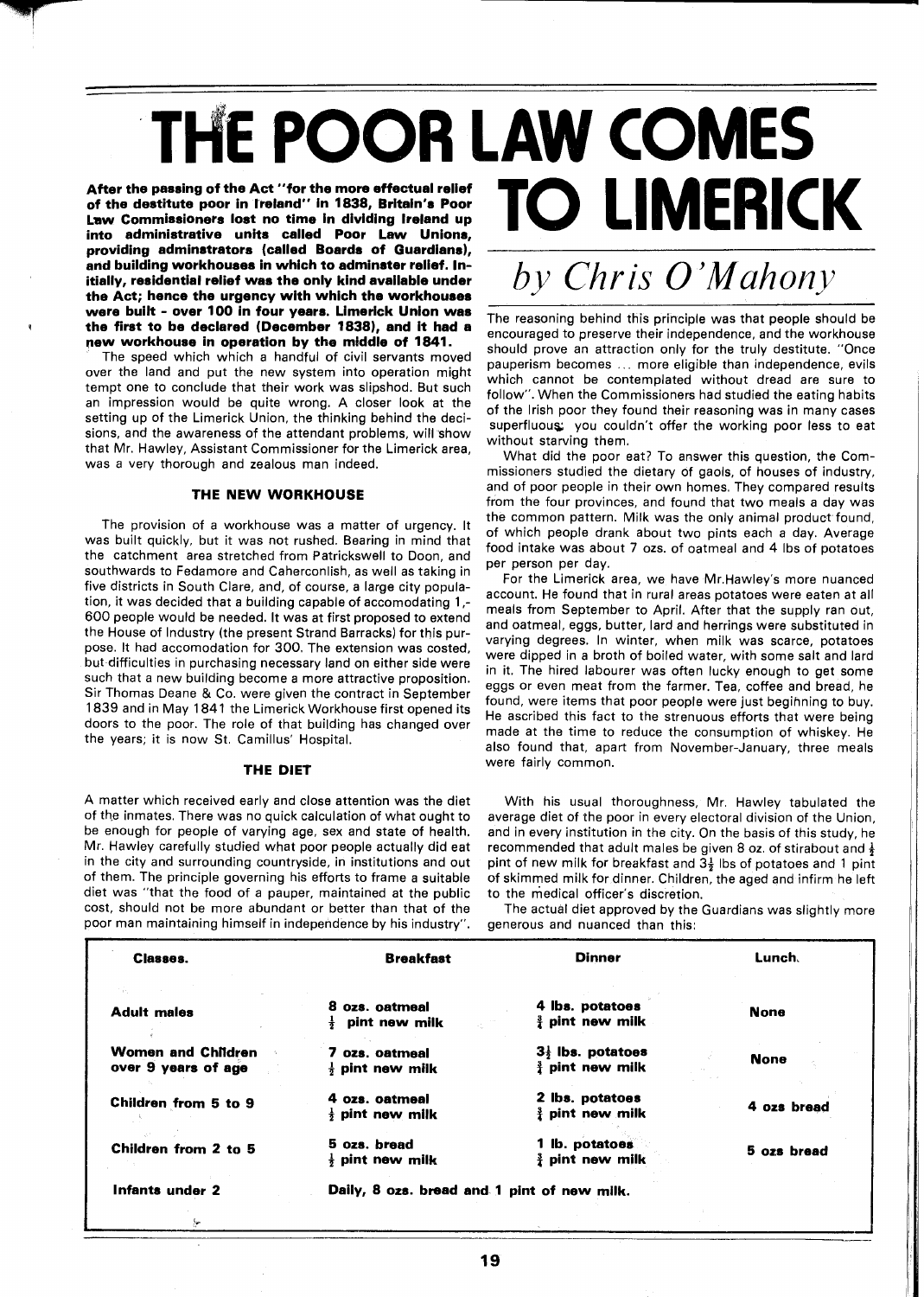It is worth noting that the 80z. of oatmeal mentioned as breakfast made about 31bs of porridge. The cost of these meals was 2d each in 1841. So it cost 1/9 a week to feed a man, about 9p in our money!

Speaking of costs, the inmates were also fully clothed by the establishment. A man could be fully fitted out for just under **f l,**  a woman for half that sum, and children (who it would appear wore no shoes) for even less. The average weekly cost of maintaining one poor person in the workhouse was about **2/-** a week.

### **WORK**

The food was not attractive in quantity or quality - not was it meant to be - but it was found that the security of receiving it regularly was attractive to people who normally worked hard for very little more. To avoid the temptation to a life of sheltered subsistence, great emphasis was placed therefore on work and l discipline. "It is in truth the regularity, order, strict enforcement of. cleanliness, constant occupation, the preservation of decency and decorum, and the exclusion of all the irregular habits and tempting excitements of life, on which reliance must mainly be placed for deterring individuals, not actually and unavoidable destitute, from seeking refuge within the workhouse".

In the years before the Famine able-bodied men were rarely to be found in a workhouse; they worked or they begged. The bulk of the workhouse population was made up of the aged, the infirm, orphans, mothers with children. The aged and infirm were "generally employed in oakum picking; in the picking, carding and spinning of wool; in knitting; and some few making and mending the clothes belonging to the establishment". Partially disabled men did the rougher work about the house and yard, or broke stones. The women did the household work. Children were generally taught for about three hours a day and were encouraged to develop skills, trades or muscles for the remainder.

It was found difficult, however, to continue to provide enough work to make life in the workhouse less attractive than life outside. Men were "kept at it" by piece work, connected with threats of no dinner until the given task was completed.

 $\sum_{i \in I}$ 

When such obvious jobs as levelling the grounds, building boundary walls, etc were done, the Guardians found themselves faced with the problem that if the inmates did productive work they would be competing with their counterparts on the outside; this would ruin the latter and defeat the purpose of the workhouse. All they could do was to make work as irksome as possible for the able-bodied as an inducement to leave.

### **PROBLEMS**

The introduction of any new system is not without its attendant problems. In this the Poor Law was no exception. Let us look at one problem that beset Limerick Union in particular, and also at two rather more widespread problems.

Limerick's chief problem arose from an imbalance in the composition of its Board of Guardians. Of its 53 members, 40 were elected and 13 were ex-officio members. But of the 40 elected, 20 represented the city electoral district, while the other 20 represented 16 rural electoral districts. On a population basis this may have been quite fair, but in practice it worked otherwise because all the meetings were held at the workhouse and rural members attended in smaller numbers. As a result, the city members exercised a disproportionate influence on the affairs of the Union.

Not surprisingly, the main grievance of the rural Guardians concerned money. The system by which the workhouse and its inmates were maintained was that each electoral district paid for the poor which it sent to the workhouse. The Union at large paid establishment costs and the maintenance of poor people who could not claim residence in any district - those "of no fixed abode", as we might say. The system was fair enough, but were the City Guardians?

What happened was that the City Guardians brought a little gloss of their own to the accepted distinction between the poor of known address and the vagrant or mendicant population. They extended the latter rather arbitrarily by holding that to have asked for alms at any time was enough to consign a pauper to the Union at large, though he might have lived in a certain area for years and still inhabit a fixed abode. They even contended that "to have received assistance in money, food, or clothes from relatives or friends, or to have lodged gratuitously



The front of the Limerick Workhouse.